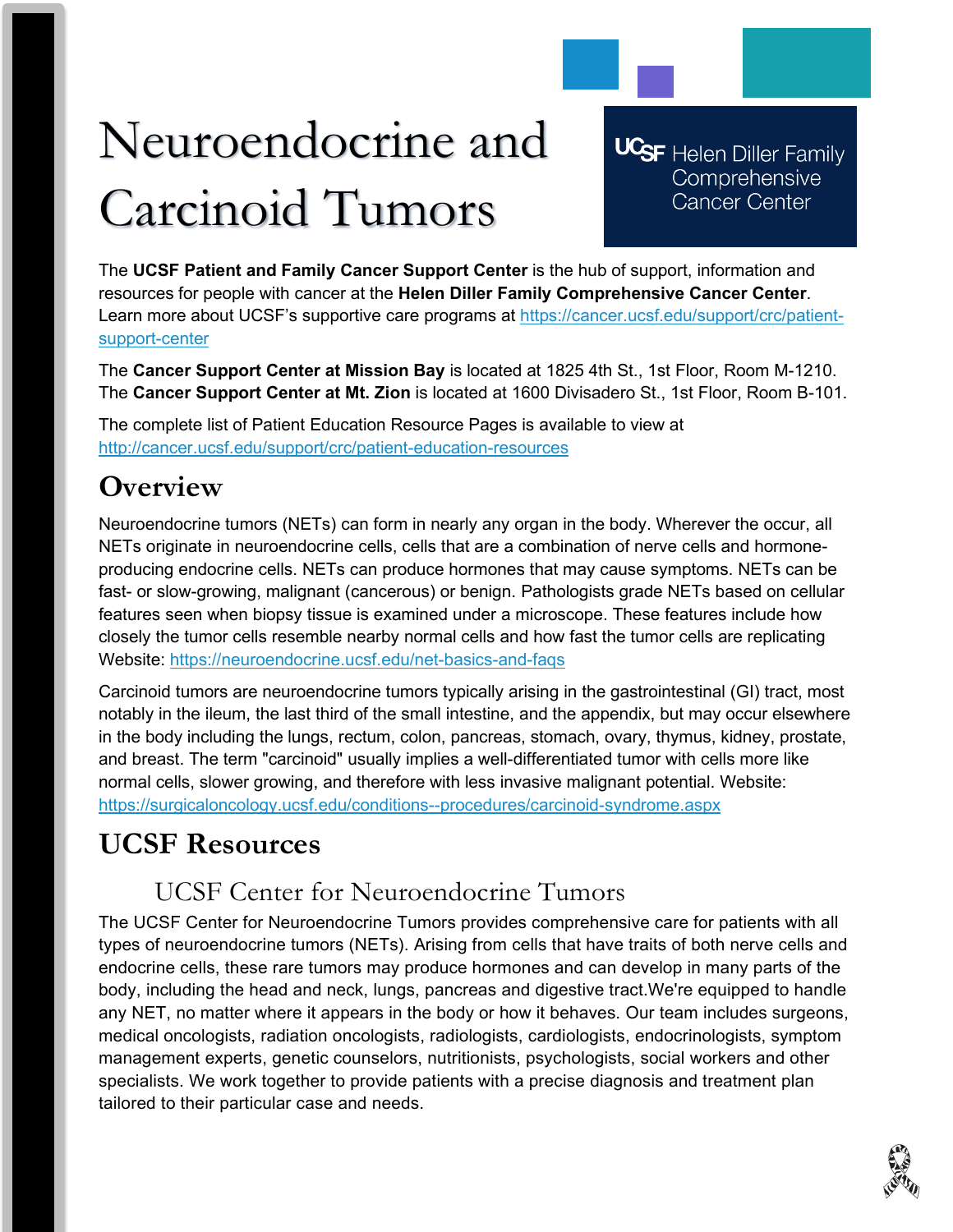All of our patients can expect to receive the latest and most effective therapies available for their condition. For a patient with a pancreatic NET, for example, the best treatment might involve minimally invasive surgery to remove the tumor. A patient with a gastrointestinal tumor might benefit from peptide receptor radionuclide therapy (PRRT), a new radiation technique that targets cancer cells. And we might use advanced screening tools, such as the UCSF500 Cancer Gene Panel test, to identify the precise biology behind another patient's tumor. Website: <https://www.ucsfhealth.org/clinics/center-for-neuroendocrine-tumors> | Phone Number: 415.476.2212

# **Publications**

National Cancer Institute – Center for Cancer Research: Neuroendocrine

Tumors

Website: [https://ccr.cancer.gov/developmental-therapeutics-branch/clinical-team/neuroendocrine](https://ccr.cancer.gov/developmental-therapeutics-branch/clinical-team/neuroendocrine-tumors)[tumors](https://ccr.cancer.gov/developmental-therapeutics-branch/clinical-team/neuroendocrine-tumors)

# **Organizations**

American Cancer Society (ACS) – Pancreatic Neuroendocrine Tumor (NET) At the American Cancer Society, we're on a mission to free the world from cancer. Until we do, we'll be funding and conducting research, sharing expert information, supporting patients, and spreading the word about prevention. All so you can live longer — and better.

Website: <https://www.cancer.org/cancer/pancreatic-neuroendocrine-tumor.html> | Phone Number: 800.227.2345

Cancer.Net – Neuroendocrine Tumors This is Cancer.Net's Guide Neuroendocrine Tumors

Website:<https://www.cancer.net/cancer-types/neuroendocrine-tumors>

## Cancer Support Community – Neuroendocrine & Carcinoid Tumors

As the largest professionally led nonprofit network of cancer support worldwide, the Cancer Support Community is dedicated to ensuring that all people impacted by cancer are empowered by knowledge, strengthened by action, and sustained by community.

Website: <https://www.cancersupportcommunity.org/neuroendocrine-carcinoid-tumors> | Phone Number: 888-793-9355